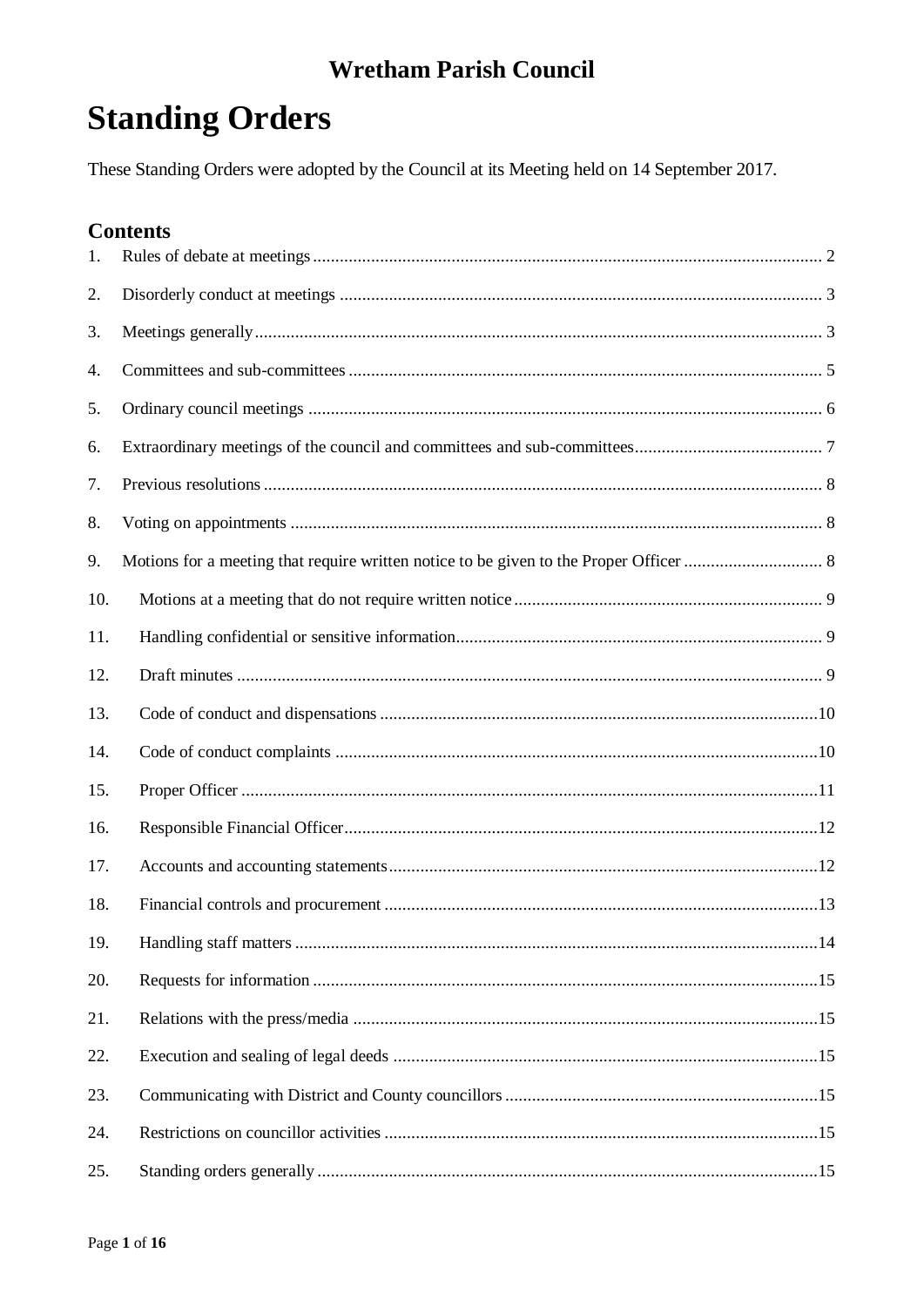### <span id="page-1-0"></span>1. **Rules of debate at meetings**

- 1.1. Motions on the agenda shall be considered in the order that they appear unless the order is changed at the discretion of the chairman of the meeting.
- 1.2. A motion (including an amendment) shall not be progressed unless it has been moved and seconded.
- 1.3. A motion on the agenda that is not moved by its proposer may be treated by the chairman of the meeting as withdrawn.
- 1.4. If a motion (including an amendment) has been seconded, it may be withdrawn by the proposer only with the consent of the seconder and the meeting.
- 1.5. An amendment is a proposal to remove or add words to a motion. It shall not negate the motion.
- 1.6. If an amendment to the original motion is carried, the original motion becomes the substantive motion upon which further amendment(s) may be moved.
- 1.7. An amendment shall not be considered unless early verbal notice of it is given at the meeting and, if requested by the chairman of the meeting, is expressed in writing to the chairman.
- 1.8. A councillor may move an amendment to his own motion if agreed by the meeting. If a motion has already been seconded, the amendment shall be with the consent of the seconder and the meeting.
- 1.9. If there is more than one amendment to an original or substantive motion, the amendments shall be moved in the order directed by the chairman.
- 1.10. Subject to standing order 1.11 below, only one amendment shall be moved and debated at a time, the order of which shall be directed by the chairman of the meeting.
- 1.11. One or more amendments may be discussed together if the chairman of the meeting considers this expedient but each amendment shall be voted upon separately.
- 1.12. A councillor may not move more than one amendment to an original or substantive motion.
- 1.13. The mover of an amendment has no right of reply at the end of debate on it.
- 1.14. Where a series of amendments to an original motion are carried, the mover of the original motion shall have a right of reply either at the end of debate of the first amendment or at the very end of debate on the final substantive motion immediately before it is put to the vote.
- 1.15. Unless permitted by the chairman of the meeting, a councillor may speak once in the debate on a motion except:
	- 1.15.1. to speak on an amendment moved by another councillor;
	- 1.15.2. to move or speak on another amendment if the motion has been amended since he last spoke;
	- 1.15.3. to make a point of order;
	- 1.15.4. to give a personal explanation; or
	- 1.15.5. in exercise of a right of reply.
- 1.16. During the debate of a motion, a councillor may interrupt only on a point of order or a personal explanation and the councillor who was interrupted shall stop speaking. A councillor raising a point of order shall identify the standing order which he considers has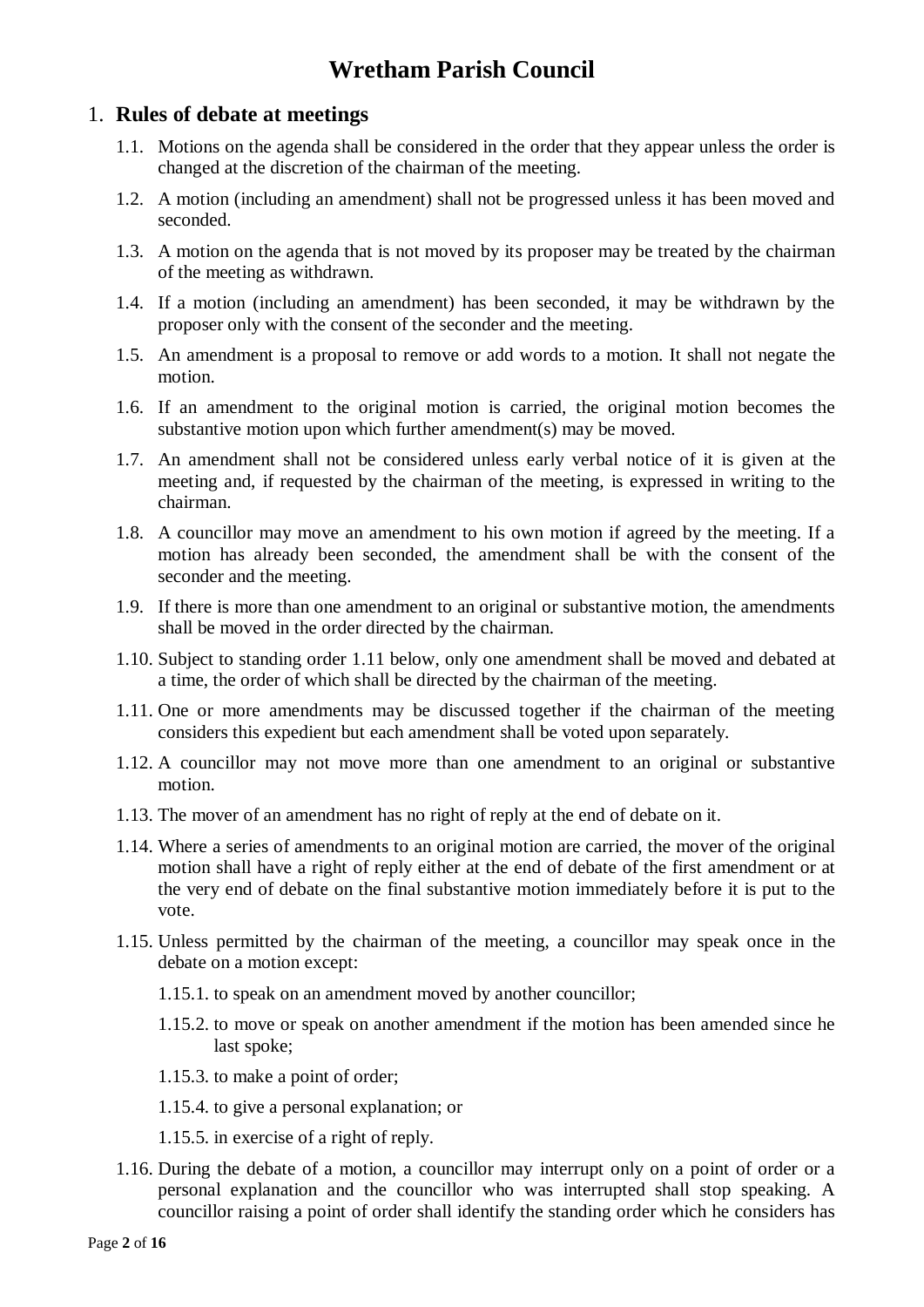been breached or specify the other irregularity in the proceedings of the meeting he is concerned by.

- 1.17. A point of order shall be decided by the chairman of the meeting and his decision shall be final.
- 1.18. When a motion is under debate, no other motion shall be moved except:
	- 1.18.1. to amend the motion;
	- 1.18.2. to proceed to the next business;
	- 1.18.3. to adjourn the debate;
	- 1.18.4. to put the motion to a vote;
	- 1.18.5. to ask a person to be no longer heard or to leave the meeting;
	- 1.18.6. to refer a motion to a committee or sub-committee for consideration;
	- 1.18.7. to exclude the public and press;
	- 1.18.8. to adjourn the meeting; or
	- 1.18.9. to suspend particular standing order(s) excepting those which reflect mandatory statutory requirements.
- 1.19. Before an original or substantive motion is put to the vote, the chairman of the meeting shall be satisfied that the motion has been sufficiently debated and that the mover of the motion under debate has exercised or waived his right of reply.
- 1.20. Excluding motions moved understanding order 1.18 above, the contributions or speeches by a councillor shall relate only to the motion under discussion and shall not exceed 5 minutes without the consent of the chairman of the meeting.

### <span id="page-2-0"></span>**2. Disorderly conduct at meetings**

- 2.1. No person shall obstruct the transaction of business at a meeting or behave offensively or improperly. If this standing order is ignored, the chairman of the meeting shall request such person(s) to moderate or improve their conduct.
- 2.2. If person(s) disregard the request of the chairman of the meeting to moderate or improve their conduct, any councillor or the chairman of the meeting may move that the person be no longer heard or excluded from the meeting. The motion, if seconded, shall be put to the vote without discussion.
- 2.3. If a resolution made under standing order 2.2 above is ignored, the chairman of the meeting may take further reasonable steps to restore order or to pro]gress the meeting. This may include temporarily suspending or closing the meeting.

### <span id="page-2-1"></span>**3. Meetings generally**

Mandatory for full Council meetings Mandatory for committee meetings Mandatory for sub-committee meetings

- **3.1. Meetings shall not take place in premises which at the time of the meeting are used for the supply of alcohol, unless no other premises are available free of charge or at a reasonable cost**.
- **3.2. The minimum three clear days for notice of a meeting does not include the day on which notice was issued, the day of the meeting, a Sunday, a day of the Christmas break, a day of the Easter break or of a bank holiday or a day appointed for public thanksgiving or mourning.**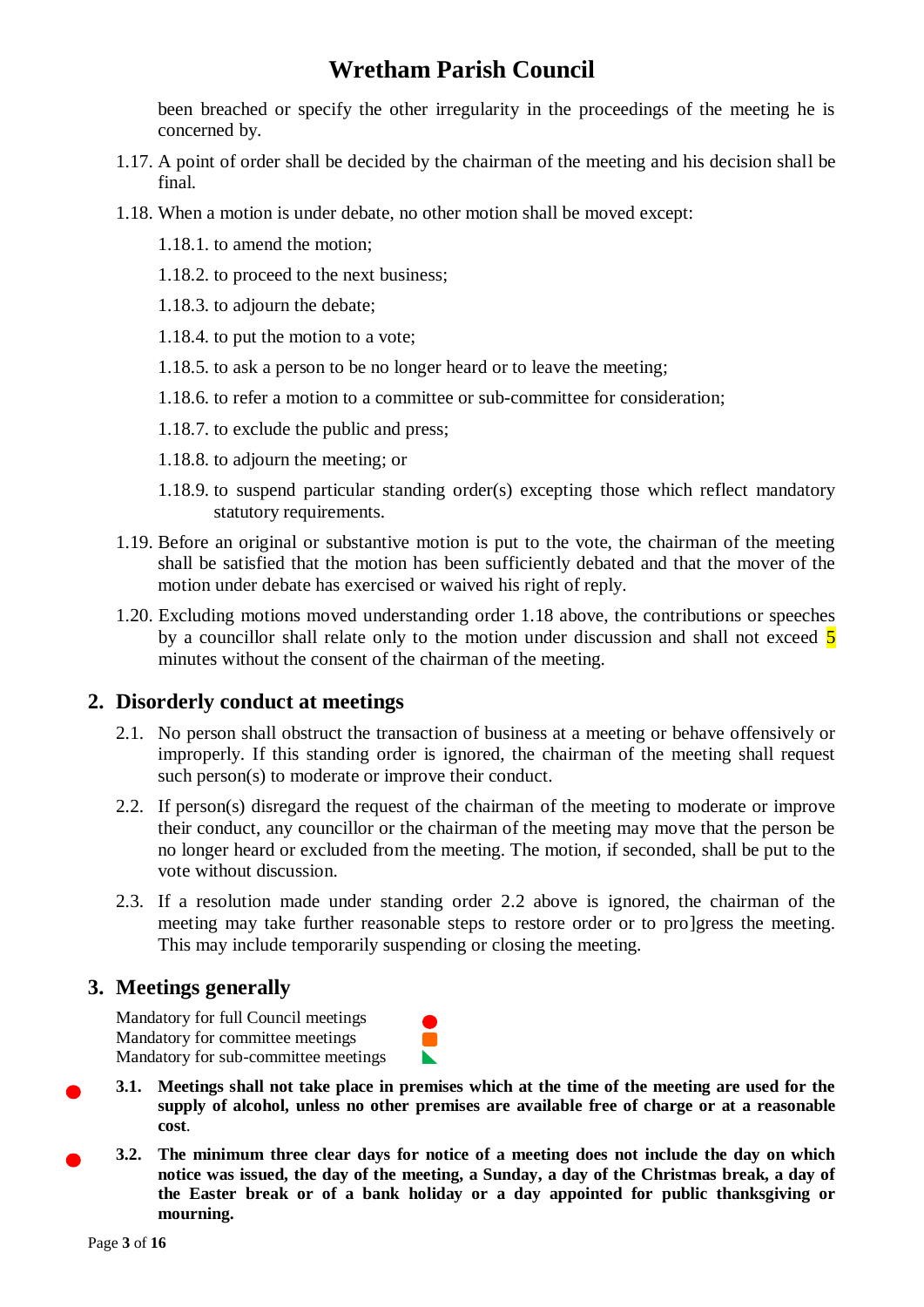- **3.3. The minimum three clear days public notice for a meeting does not include the day on which the notice was issued or the day of the meeting unless the meeting is convened at shorter notice.**
- **3.4. Meetings shall be open to the public unless their presence is prejudicial to the public interest by reason of the confidential nature of the business to be transacted or for other special reasons. The public's exclusion from part or all of a meeting shall be by a resolution which shall give reasons for the public's exclusion.**
	- 3.5. Members of the public may make representations, answer questions and give evidence at a meeting which they are entitled to attend in respect of the business on the agenda.
	- 3.6. The period of time designated for public participation at a meeting in accordance with standing order 3.5 above shall not exceed 20 minutes unless directed by the chairman of the meeting.
	- 3.7. Subject to standing order 3.6 above, a member of the public shall not speak for more than five minutes.
	- 3.8. In accordance with standing order 3.5 above, a question shall not require a response at the meeting nor start a debate on the question. The chairman of the meeting may direct that a written or oral response be given.
	- 3.9. A person shall raise his hand when requesting to speak and stand when speaking (except when a person has a disability or is likely to suffer discomfort). The chairman of the meeting may at any time permit a person to be seated when speaking.
	- 3.10. A person who speaks at a meeting shall direct his comments to the chairman of the meeting.
	- 3.11. Only one person is permitted to speak at a time. If more than one person wants to speak, the chairman of the meeting shall direct the order of speaking.
	- **3.12. Filming, photographing, recording, broadcasting or transmitting the proceedings of a meeting, a committee** or sub-committee **should be conducted in accordance with the Council's Protocol for Reporting at Meetings.**
	- **3.13. Any person wishing to report on the proceedings of a meeting as in standing order 3.12 above shall be provided with reasonable facilities for the taking of their report of all or part of a meeting at which they are entitled to be present.**
	- **3.14. Subject to standing orders which indicate otherwise, anything authorised or required to be done by, to or before the Chairman of the Council may in his absence be done by, to or before the Vice-Chairman of the Council (if any).**
	- **3.15. The Chairman, if present, shall preside at a meeting. If the Chairman is absent from a meeting, the Vice-Chairman, if present, shall preside. If both the Chairman and the Vice-Chairman are absent from a meeting, a councillor as chosen by the councillors present at the meeting shall preside at the meeting.**
	- **3.16. Subject to a meeting being quorate, all questions at a meeting shall be decided by a majority of the councillors or councillors with voting rights present and voting.**
	- **3.17. The chairman of a meeting may give an original vote on any matter put to the vote, and in the case of an equality of votes may exercise his casting vote whether or not he gave an original vote.**

*See standing orders 5.9 and 5.10 below for the different rules that apply in the election of the Chairman of the Council at the annual meeting of the council.*

**3.18. Unless standing orders provide otherwise, voting on a question shall be by a show of hands. At the request of a councillor, the voting on any question shall be recorded so** 

 $\blacksquare$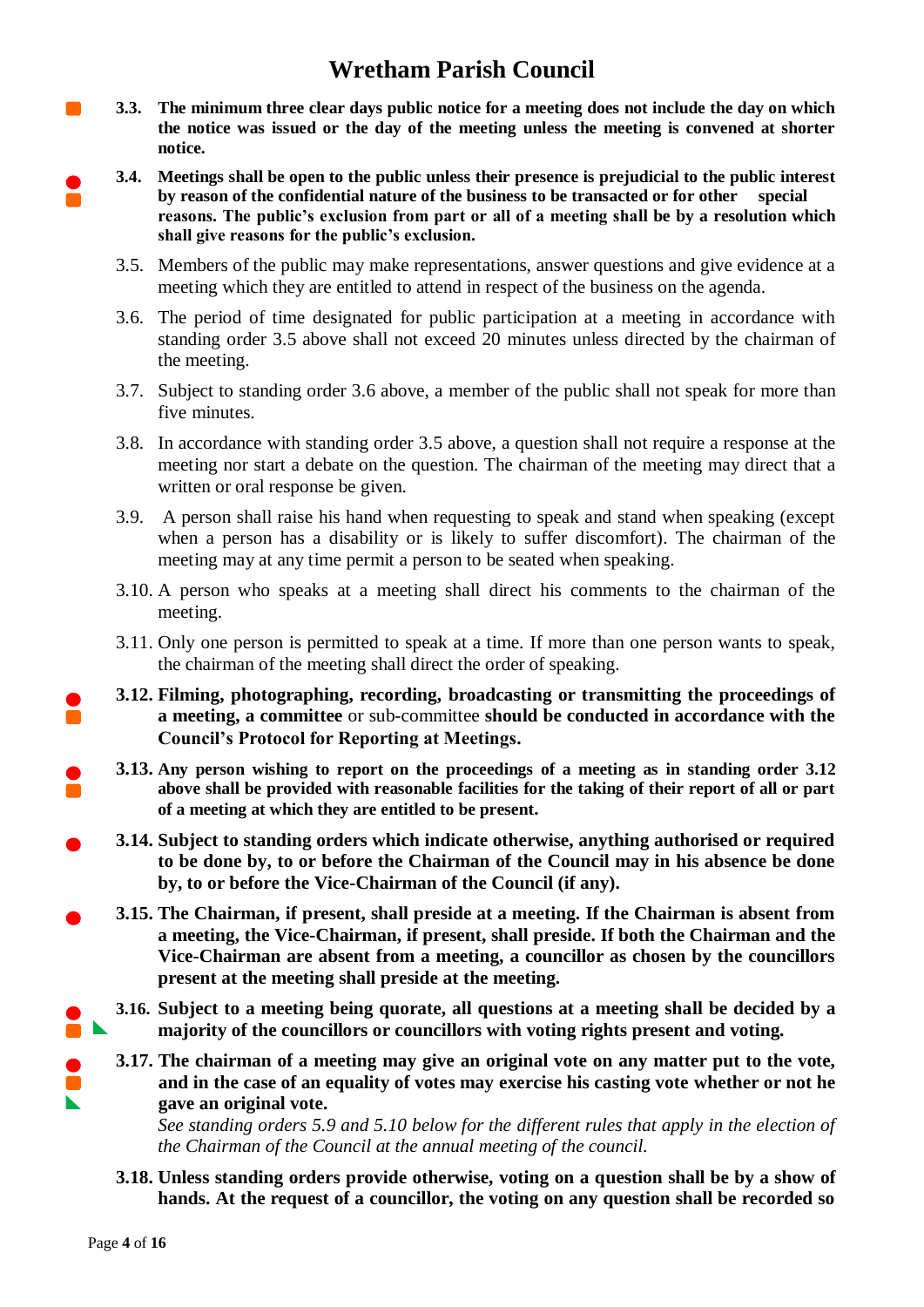**as to show whether each councillor present and voting gave his vote for or against that question**. Such a request shall be made before moving on to the next item of business on the agenda.

- 3.19. The minutes of a meeting shall include an accurate record of the following:
	- 3.19.1. the time and place of the meeting;
	- 3.19.2. the names of councillors present and absent;
	- 3.19.3. interests that have been declared by councillors and non-councillors with voting rights;
	- 3.19.4. whether a councillor or non-councillor with voting rights left the meeting when matters that they held interests in were being considered;
	- 3.19.5. if there was a public participation session; and
	- 3.19.6. the resolutions made.
- **3.20. A councillor or a non-councillor with voting rights who has a disclosable pecuniary interest or another interest as set out in the council's code of conduct in a matter being considered at a meeting is subject to statutory limitations or restrictions under the code on his right to participate and vote on that matter.**
- **3.21. No business may be transacted at a meeting unless at least one-third of the whole number of members of the council are present and in no case shall the quorum of a meeting be less than three.**

*See standing order 4.4.8 below for the quorum of a committee or sub-committee meeting*.

3.22. **If a meeting is or becomes inquorate no business shall be transacted** and the meeting shall be closed. The business on the agenda for the meeting shall be adjourned to another meeting.

3.23. A meeting shall not exceed a period of two hours.

#### <span id="page-4-0"></span>**4. Committees and sub-committees**

- **4.1. Unless the council determines otherwise, a committee may appoint a sub-committee whose terms of reference and members shall be determined by the committee.**
- **4.2. The members of a committee may include non-councillors unless it is a committee which regulates and controls the finances of the council.**
- **4.3. Unless the council determines otherwise, all the members of an advisory committee and a sub-committee of the advisory committee may be non-councillors.**
- 4.4. The council may appoint standing committees or other committees as may be necessary, and:
	- 4.4.1. shall determine their terms of reference;
	- 4.4.2. shall determine the number and time of the ordinary meetings of a standing committee up until the date of the next annual meeting of full council;
	- 4.4.3. shall permit a committee, other than in respect of the ordinary meetings of a committee, to determine the number and time of its meetings;
	- 4.4.4. shall, subject to standing orders 4.2 and 4.3 above, appoint and determine the terms of office of members of such a committee;
	- 4.4.5. may, subject to standing orders 4.2 and 4.3 above, appoint and determine the terms of office of the substitute members to a committee whose role is to replace the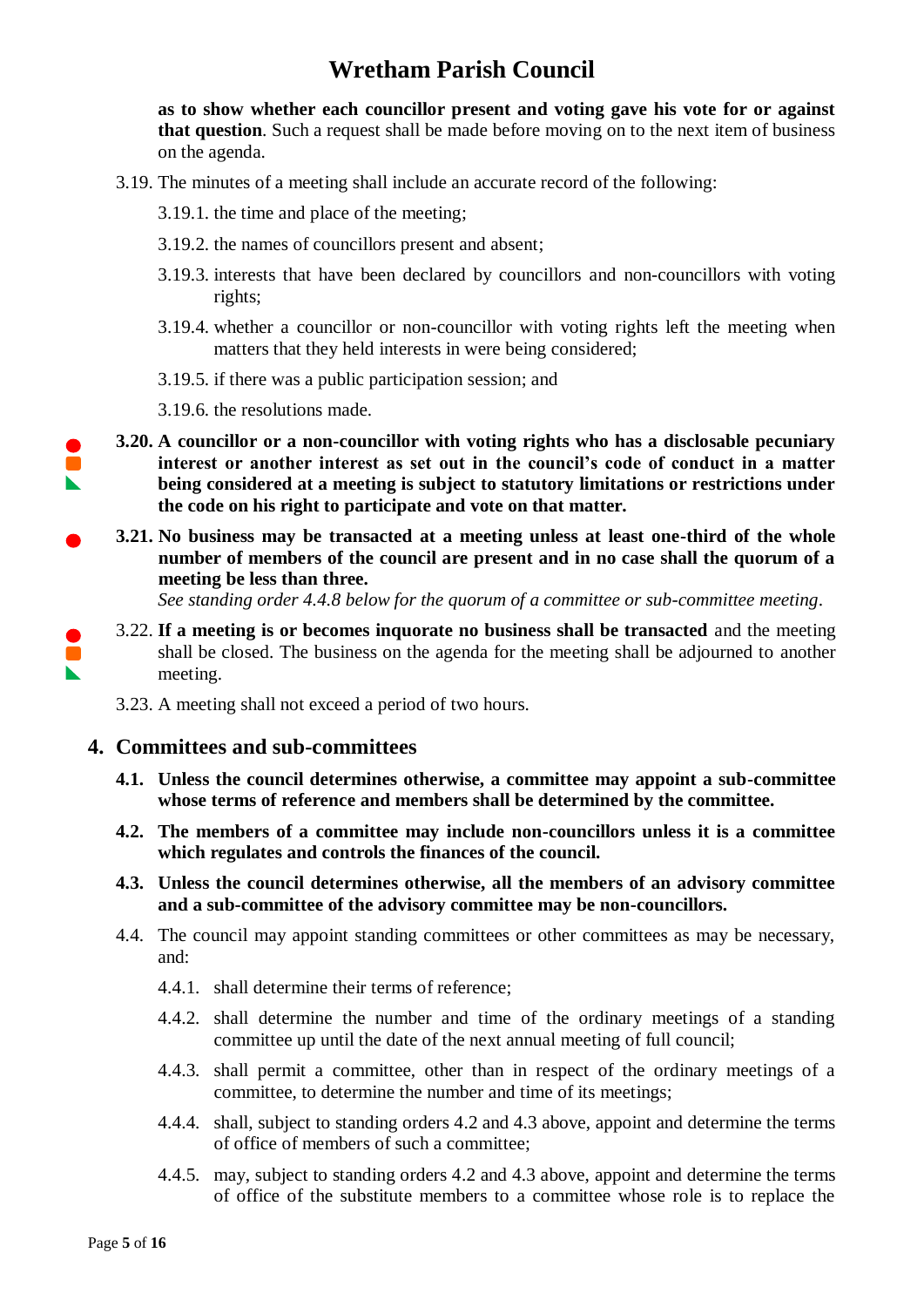ordinary members at a meeting of a committee if the ordinary members of the committee confirm to the Proper Officer seven days before the meeting that they are unable to attend;

- 4.4.6. shall, after it has appointed the members of a standing committee, appoint the chairman of the standing committee;
- 4.4.7. shall permit a committee other than a standing committee, to appoint its own chairman at the first meeting of the committee;
- 4.4.8. shall determine the place, notice requirements and quorum for a meeting of a committee and a sub-committee which shall be no less than three;
- 4.4.9. shall determine if the public may participate at a meeting of a committee;
- 4.4.10. shall determine if the public and press are permitted to attend the meetings of a sub-committee and also the advance public notice requirements, if any, required for the meetings of a sub-committee;
- 4.4.11. shall determine if the public may participate at a meeting of a sub-committee that they are permitted to attend; and
- 4.4.12. may dissolve a committee.

#### <span id="page-5-0"></span>**5. Ordinary council meetings**

- **5.1. In an election year, the annual meeting of the council shall be held on or within 14 days following the day on which the new councillors elected take office.**
- **5.2. In a year which is not an election year, the annual meeting of a council shall be held on such day in May as the council may direct.**
- **5.3. If no other time is fixed, the annual meeting of the council shall take place at 6pm.**
- **5.4. In addition to the annual meeting of the council, at least three other ordinary meetings shall be held in each year on such dates and times as the council directs.**
- **5.5. The first business conducted at the annual meeting of the council shall be the election of the Chairman and Vice-Chairman (if any) of the Council.**
- **5.6. The Chairman of the Council, unless he has resigned or becomes disqualified, shall continue in office and preside at the annual meeting until his successor is elected at the next annual meeting of the council.**
- **5.7. The Vice-Chairman of the Council, if any, unless he resigns or becomes disqualified, shall hold office until immediately after the election of the Chairman of the Council at the next annual meeting of the council.**
- **5.8. In an election year, if the current Chairman of the Council has not been re-elected as a member of the council, he shall preside at the meeting until a successor Chairman of the Council has been elected. The current Chairman of the Council shall not have an original vote in respect of the election of the new Chairman of the Council but must give a casting vote in the case of an equality of votes.**
- **5.9. In an election year, if the current Chairman of the Council has been re-elected as a member of the council, he shall preside at the meeting until a new Chairman of the Council has been elected. He may exercise an original vote in respect of the election of the new Chairman of the Council and must give a casting vote in the case of an equality of votes.**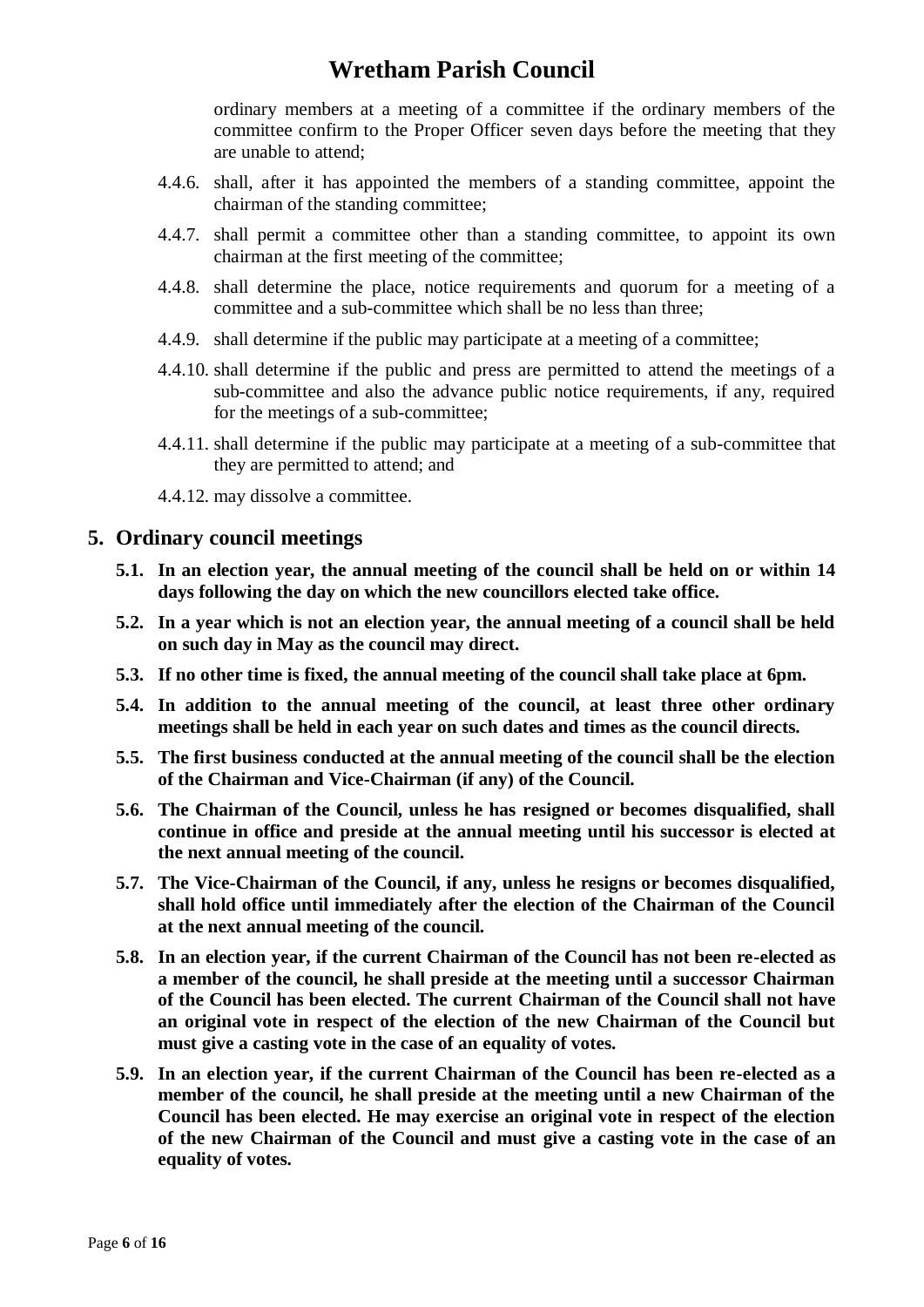- 5.10. Following the election of the Chairman of the Council and Vice-Chairman (if any) of the Council at the annual meeting of the council, the business of the annual meeting may include:
	- **5.10.1. In an election year, delivery by the Chairman of the Council and councillors of their acceptance of office forms unless the council resolves for this to be done at a later date. In a year which is not an election year, delivery by the Chairman of the Council of his acceptance of office form unless the council resolves for this to be done at a later date;**
	- 5.10.2. Confirmation of the accuracy of the minutes of the last meeting of the council;
	- 5.10.3. Receipt of the minutes of the last meeting of a committee;
	- 5.10.4. Consideration of the recommendations made by a committee;
	- 5.10.5. Review of delegation arrangements to committees, sub-committees, staff and other local authorities;
	- 5.10.6. Review of the terms of reference for committees;
	- 5.10.7. Appointment of members to existing committees;
	- 5.10.8. Appointment of any new committees in accordance with standing order 4 above;
	- 5.10.9. Review and adoption of appropriate standing orders and financial regulations;
	- 5.10.10. Review of arrangements, including any charters and agency agreements, with other local authorities and review of contributions made to expenditure incurred by other local authorities;
	- 5.10.11. Review of representation on or work with external bodies and arrangements for reporting back;
	- 5.10.12. In an election year, to make arrangements with a view to the council becoming eligible to exercise the general power of competence in the future;
	- 5.10.13. Review of inventory of land and assets including buildings and office equipment;
	- 5.10.14. Confirmation of arrangements for insurance cover in respect of all insured risks;
	- 5.10.15. Review of the council's and/or staff subscriptions to other bodies;
	- 5.10.16. Review of the council's complaints procedure;
	- 5.10.17. Review of the council's procedures for handling requests made under the Freedom of Information Act 2000 and the Data Protection Act 1998;
	- 5.10.18. Review of the council's policy for dealing with the press/media; and
	- 5.10.19. Determining the time and place of ordinary meetings of the full council up to and including the next annual meeting of full council.

#### <span id="page-6-0"></span>**6. Extraordinary meetings of the council and committees and sub-committees**

- **6.1. The Chairman of the Council may convene an extraordinary meeting of the council at any time.**
- **6.2. If the Chairman of the Council does not or refuses to call an extraordinary meeting of the council within seven days of having been requested in writing to do so by two councillors, any two councillors may convene an extraordinary meeting of the council. The public notice giving the time, place and agenda for such a meeting must be signed by the two councillors.**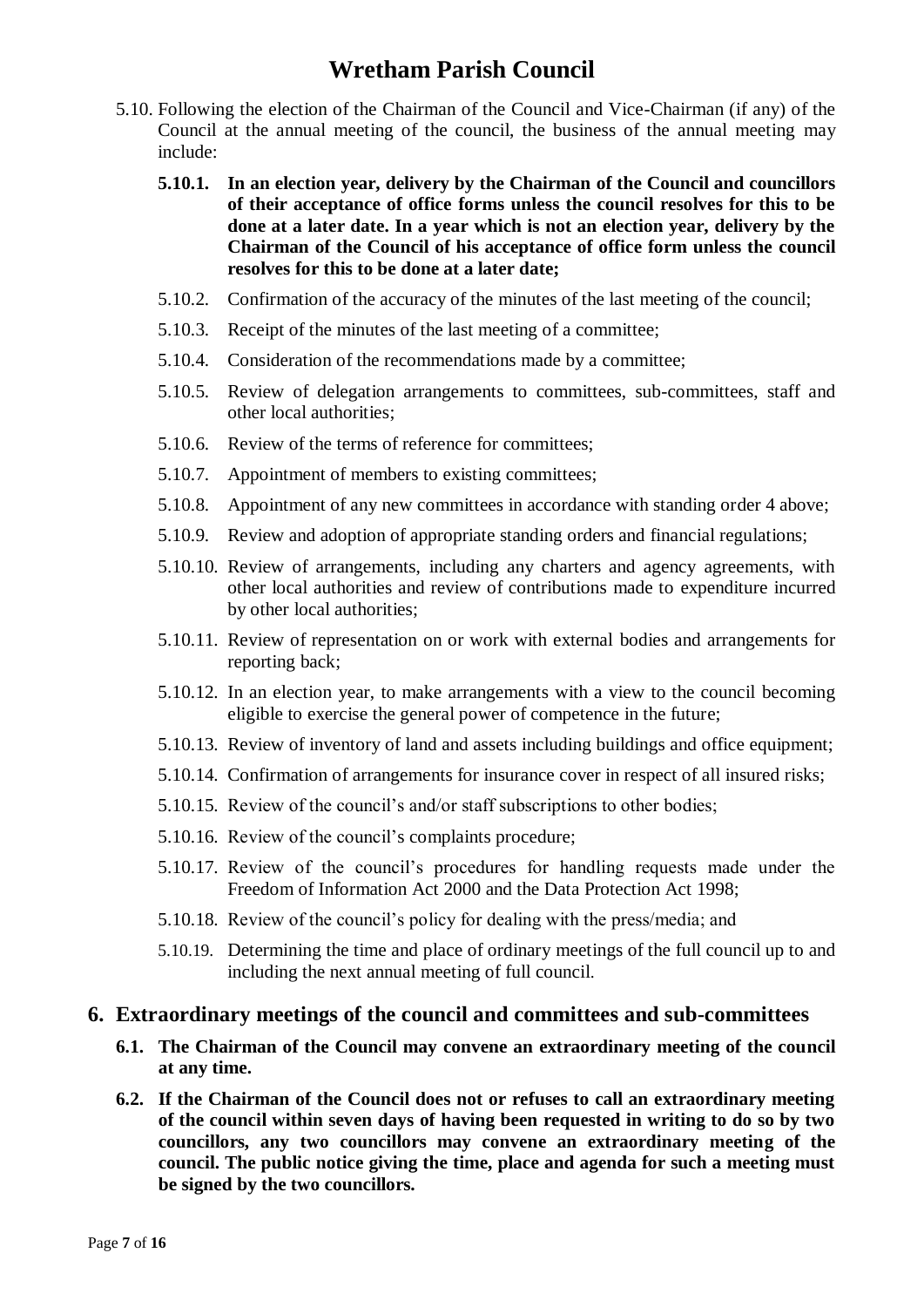- 6.3. The chairman of a committee or a sub-committee may convene an extraordinary meeting of the committee or sub-committee or sub-committee at any time.
- 6.4. If the chairman of a committee or a sub-committee does not or refuses to call an extraordinary meeting within seven days of having been requested by to do so by two members of the committee or the sub-committee, any two members of the committee or the sub-committee may convene an extraordinary meeting of a committee and a subcommittee.

### <span id="page-7-0"></span>**7. Previous resolutions**

- 7.1. A resolution shall not be reversed within six months except either by a special motion, which requires written notice by at least three councillors to be given to the Proper Officer in accordance with standing order 9 below, or by a motion moved in pursuance of the recommendation of a committee or a sub-committee.
- 7.2. When a motion moved pursuant to standing order 7.1 above has been disposed of, no similar motion may be moved within a further six months.

### <span id="page-7-1"></span>**8. Voting on appointments**

Where more than two persons have been nominated for a position to be filled by the council and none of those persons has received an absolute majority of votes in their favour, the name of the person having the least number of votes shall be struck off the list and a fresh vote taken. This process shall continue until a majority of votes is given in favour of one person. A tie in votes may be settled by the casting vote exercisable by the chairman of the meeting.

### <span id="page-7-2"></span>**9. Motions for a meeting that require written notice to be given to the Proper Officer**

- 9.1. A motion shall relate to the responsibilities of the meeting which it is tabled for and in any event shall relate to the performance of the council's statutory functions, powers and obligations or an issue which specifically affects the council's area or its residents.
- 9.2. No motion may be moved at a meeting unless it is on the agenda and the mover has given written notice of its wording to the Proper Officer at least seven clear days before the meeting.

*See standing order 3.2 for the definition of 'clear days'.*

- 9.3. The Proper Officer may, before including a motion on the agenda received in accordance with standing order 9.2 above, correct obvious grammatical or typographical errors in the wording of the motion.
- 9.4. If the Proper Officer considers the wording of a motion received in accordance with standing order 9.2 above is not clear in meaning, the motion shall be rejected until the mover of the motion resubmits it in writing to the Proper Officer so that it can be understood at least seven clear days before the meeting.
- 9.5. If the wording or subject of a proposed motion is considered improper, the Proper Officer shall consult with the chairman of the forthcoming meeting or, as the case may be, the councillors who have convened the meeting, to consider whether the motion shall be included in the agenda or rejected.
- 9.6. Subject to standing order 9.5 above, the decision of the Proper Officer as to whether or not to include the motion on the agenda shall be final.
- 9.7. Motions received shall be recorded and numbered in the order that they are received.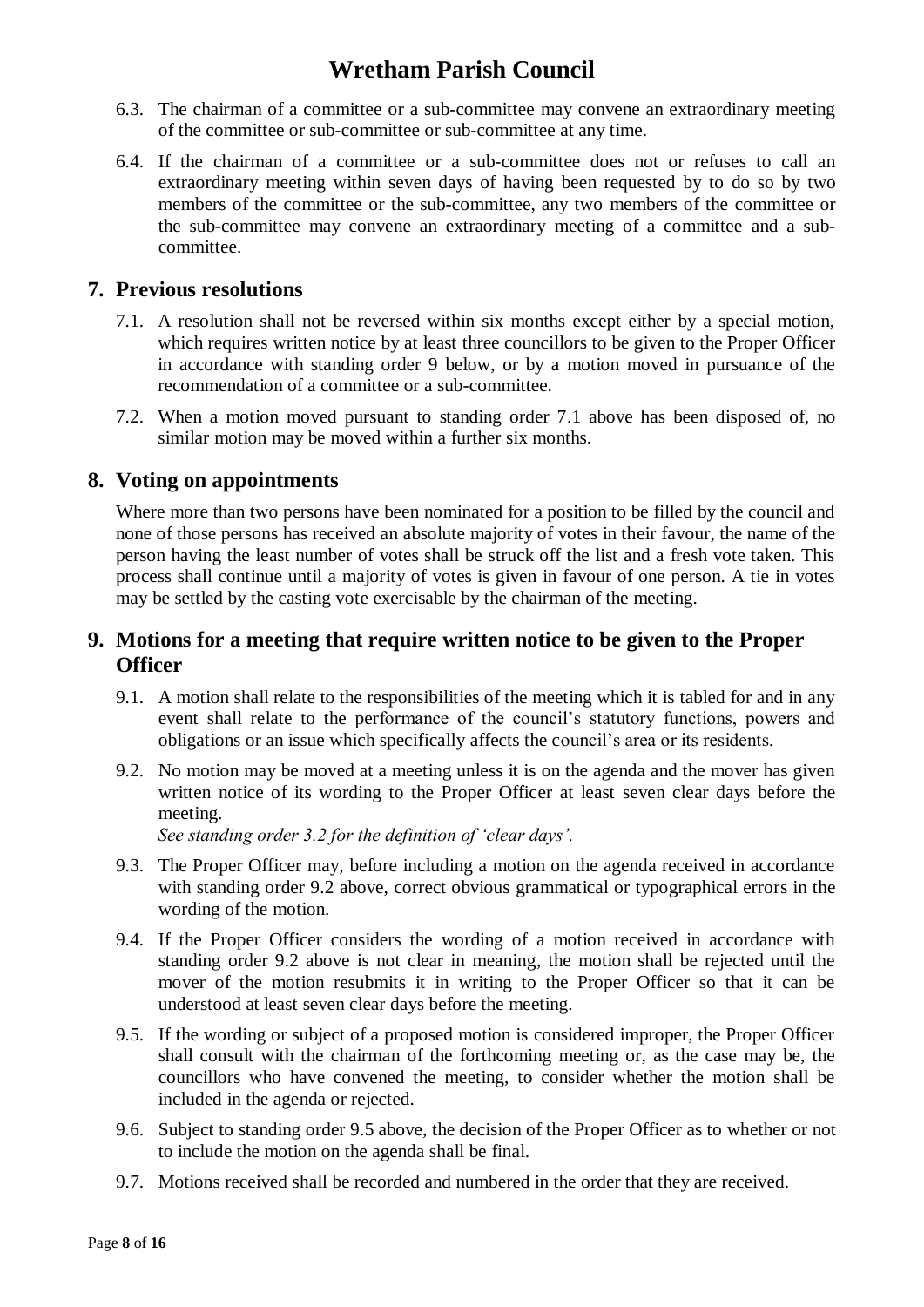9.8. Motions rejected shall be recorded with an explanation by the Proper Officer for their rejection.

### <span id="page-8-0"></span>**10.Motions at a meeting that do not require written notice**

The following motions may be moved at a meeting without written notice to the Proper Officer;

- 10.1. to correct an inaccuracy in the draft minutes of a meeting;
- 10.2. to move to a vote;
- 10.3. to defer consideration of a motion;
- 10.4. to refer a motion to a particular committee or sub-committee;
- 10.5. to appoint a person to preside at a meeting;
- 10.6. to change the order of business on the agenda;
- 10.7. to proceed to the next business on the agenda;
- 10.8. to require a written report;
- 10.9. to appoint a committee or sub-committee and their members;
- 10.10.to extend the time limits for speaking;
- 10.11.to exclude the press and public from a meeting in respect of confidential or sensitive information which is prejudicial to the public interest;
- 10.12.to not hear further from a councillor or a member of the public;
- 10.13.to exclude a councillor or member of the public for disorderly conduct;
- 10.14.to temporarily suspend the meeting;
- 10.15.to suspend a particular standing order (unless it reflects mandatory statutory requirements):
- 10.16.to adjourn the meeting; or
- 10.17.to close a meeting.

### <span id="page-8-1"></span>**11.Handling confidential or sensitive information**

- 11.1. The agenda, papers that support the agenda and the minutes of a meeting shall not disclose or otherwise undermine confidential or sensitive information which for special reasons would not be in the public interest.
- 11.2. Councillors and staff shall not disclose confidential or sensitive information which for special reasons would not be in the public interest.

### <span id="page-8-2"></span>**12.Draft minutes**

- 12.1. If the draft minutes of a preceding meeting have been served on councillors before or with the agenda to attend the meeting at which they are due to be approved for accuracy, they shall be taken as read.
- 12.2. There shall be no discussion about the draft minutes of a preceding meeting except in relation to their accuracy. A motion to correct an inaccuracy in the draft minutes shall be moved in accordance with standing order 10.1 above.
- 12.3. The accuracy of draft minutes, including any amendment(s) made to them, shall be confirmed by resolution and shall be signed by the chairman of the meeting and stand as an accurate record of the meeting to which the minutes relate.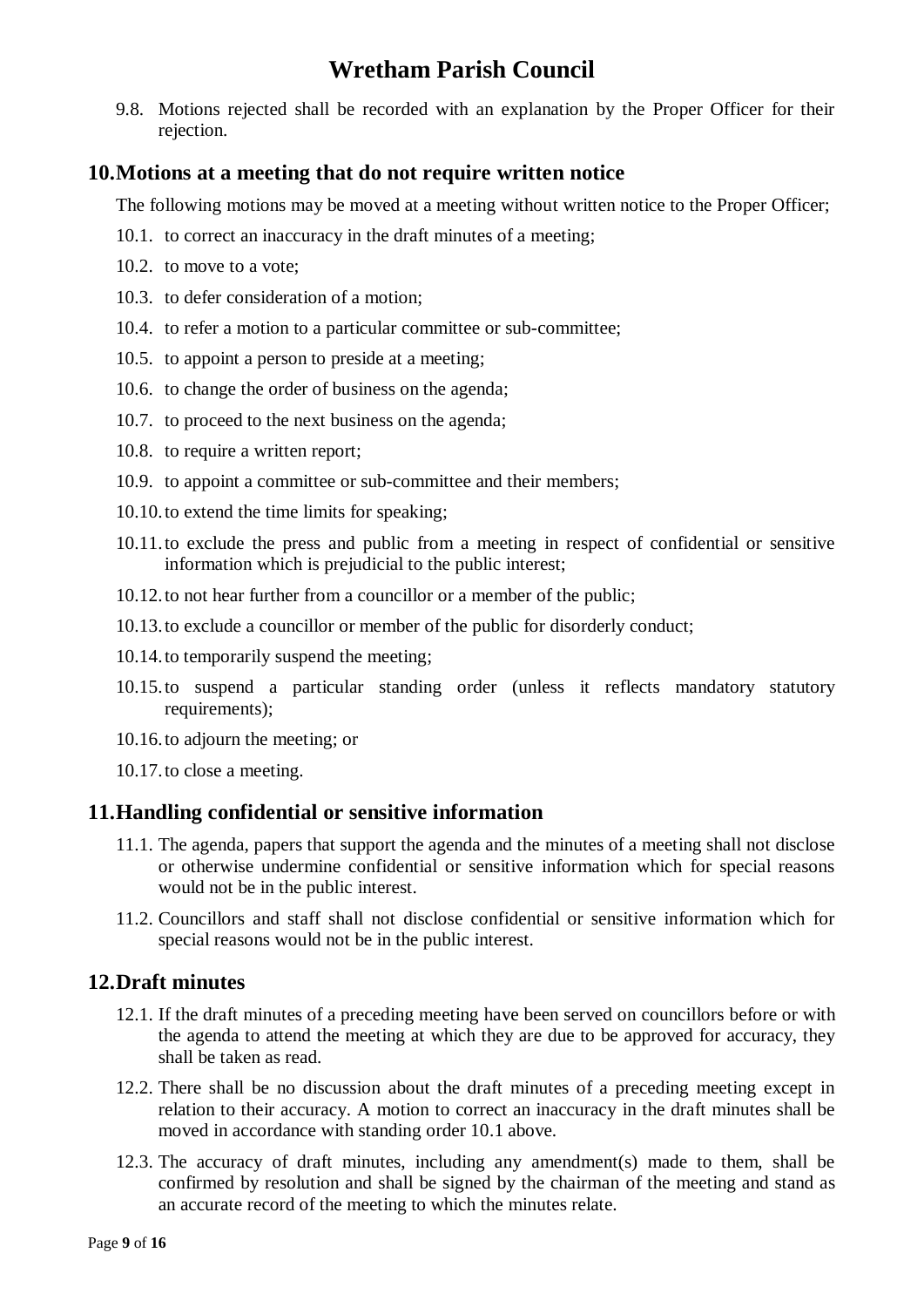12.4. If the chairman of the meeting does not consider the minutes to be an accurate record of the meeting to which they relate, he shall sign the minutes and include a paragraph in the following terms or to the same effect:

"The chairman of this meeting does not believe that the minutes of the meeting of the ( ) held on [date] in respect of ( ) were a correct record but his view was not upheld by the meeting and the minutes are confirmed as an accurate record of the proceedings."

12.5. Upon a resolution which confirms the accuracy of the minutes of a meeting, the draft minutes of the meeting for which approved minutes exist shall be destroyed.

#### <span id="page-9-0"></span>**13.Code of conduct and dispensations**

*See also standing order 3.20 above.*

- 13.1. All councillors and non-councillors with voting rights shall observe the code of conduct adopted by the council.
- 13.2. **Dispensation requests shall be in writing and submitted to the Proper Officer** as soon as possible before the meeting, or failing that, at the start of the meeting for which the dispensation is required.
- 13.3. A decision as to whether to grant a dispensation shall be made by a meeting of the council, or committee or sub-committee for which the dispensation is required and that decision is final.
- 13.4. A dispensation request shall confirm:
	- 13.4.1. the description and the nature of the disclosable pecuniary interest or other interest to which the request for the dispensation relates;
	- 13.4.2. whether the dispensation is required to participate at a meeting in a discussion only or a discussion and a vote;
	- 13.4.3. the date of the meeting or the period (not exceeding four years) for which the dispensation is sought; and
	- 13.4.4. an explanation as to why the dispensation is sought.
- 13.5. Subject to standing orders 13.2 and 13.4 above, dispensations requests shall be considered.
- **13.6. A dispensation may be granted in accordance with standing order 13.3 above if having regard to all relevant circumstances the following applies:**
	- **13.6.1. without the dispensation the number of persons prohibited from participating in the particular business would be so great a proportion of the meeting transacting the business as to impede the transaction of the business; or**
	- **13.6.2. granting the dispensation is in the interests of persons living in the council's area; or**
	- **13.6.3. it is otherwise appropriate to grant a dispensation.**

#### <span id="page-9-1"></span>**14.Code of conduct complaints**

- 14.1. Upon notification by the District Council that it is dealing with a complaint that a councillor or non-councillor with voting rights has breached the council's code of conduct, the Proper Officer shall, subject to standing order 11 above, report this to the council.
- 14.2. Where the notification in standing order 14.1 above relates to a complaint made by the Proper Officer, the Proper Officer shall notify the Chairman of Council of this fact, and the Chairman shall nominate another staff member to assume the duties of the Proper Officer in relation to the complaint until it has been determined and the council has agreed what action, if any, to take in accordance with standing order 14.4 below.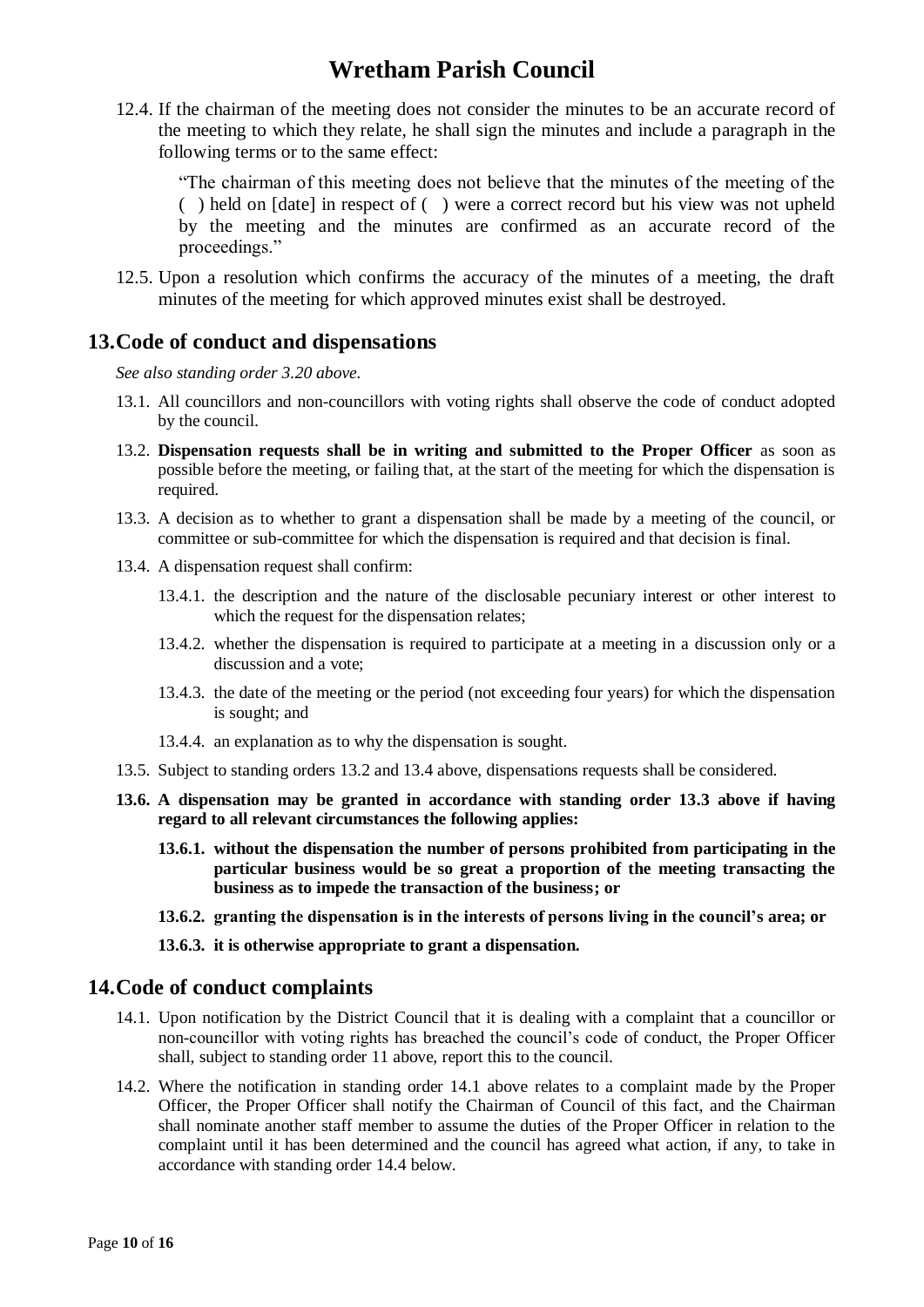- 14.3. The council may:
	- 14.3.1. provide information or evidence where such disclosure is necessary to progress an investigation of the complaint or is required by law;
	- 14.3.2. seek information relevant to the complaint from the person or body with statutory responsibility for investigation of the matter.
- **14.4. Upon notification by the District or Unitary Council that a councillor or non-councillor with voting rights has breached the council's code of conduct, the council shall consider what, if any, action to take against him. Such action excludes disqualification or suspension from office.**

#### <span id="page-10-0"></span>**15.Proper Officer**

- 15.1. The Proper Officer shall be either (i) the clerk or (ii) other staff member(s) nominated by the council to undertake the work of the Proper Officer when the Proper Officer is absent.
- 15.2. The Proper Officer shall:
	- 15.2.1. **at least three clear days before a meeting of the council, a committee** and a sub-committee **serve on councillors a summons, by delivery or post at their residences, or by email, a signed summons confirming the time, place and the agenda, provided any such email contains the electronic signature and title of the Proper Officer**.

*See standing order 3.2 above for the meaning of clear days for a meeting of a full council and standing order 3.3 above for a meeting of a committee.*

- **15.2.2. give public notice of the time, place and agenda at least three clear days before a meeting of the council or a meeting of a committee** or a subcommittee **(provided that the public notice with agenda of an extraordinary meeting of the council convened by councillors is signed by them);** *See standing order 3.2 above for the meaning of clear days for a meeting of a full council and standing order 3.3 above for a meeting of a committee.*
- 15.2.3. subject to standing order 9 above, include on the agenda all motions in the order received unless a councillor has given written notice at least 7 days before the meeting confirming his withdrawal of it;
- 15.2.4. **convene a meeting of full council for the election of a new Chairman of the Council, occasioned by a casual vacancy in his office**;
- 15.2.5. facilitate inspection of the minute book by local government electors;

#### **15.2.6. receive and retain copies of byelaws made by other local authorities;**

- 15.2.7. retain acceptance of office forms from councillors;
- 15.2.8. retain a copy of every councillor's register of interests;
- 15.2.9. assist with responding to requests made under the Freedom of Information Act 2000 and Data Protection Act 1998, in accordance with and subject to the council's policies and procedures relating to the same;
- 15.2.10. receive and send general correspondence and notices on behalf of the council except where there is a resolution to the contrary;
- 15.2.11. manage the organisation, storage of, access to and destruction of information held by the council in paper and electronic form;
- 15.2.12. arrange for legal deeds to be executed; *See also standing order 22 below.*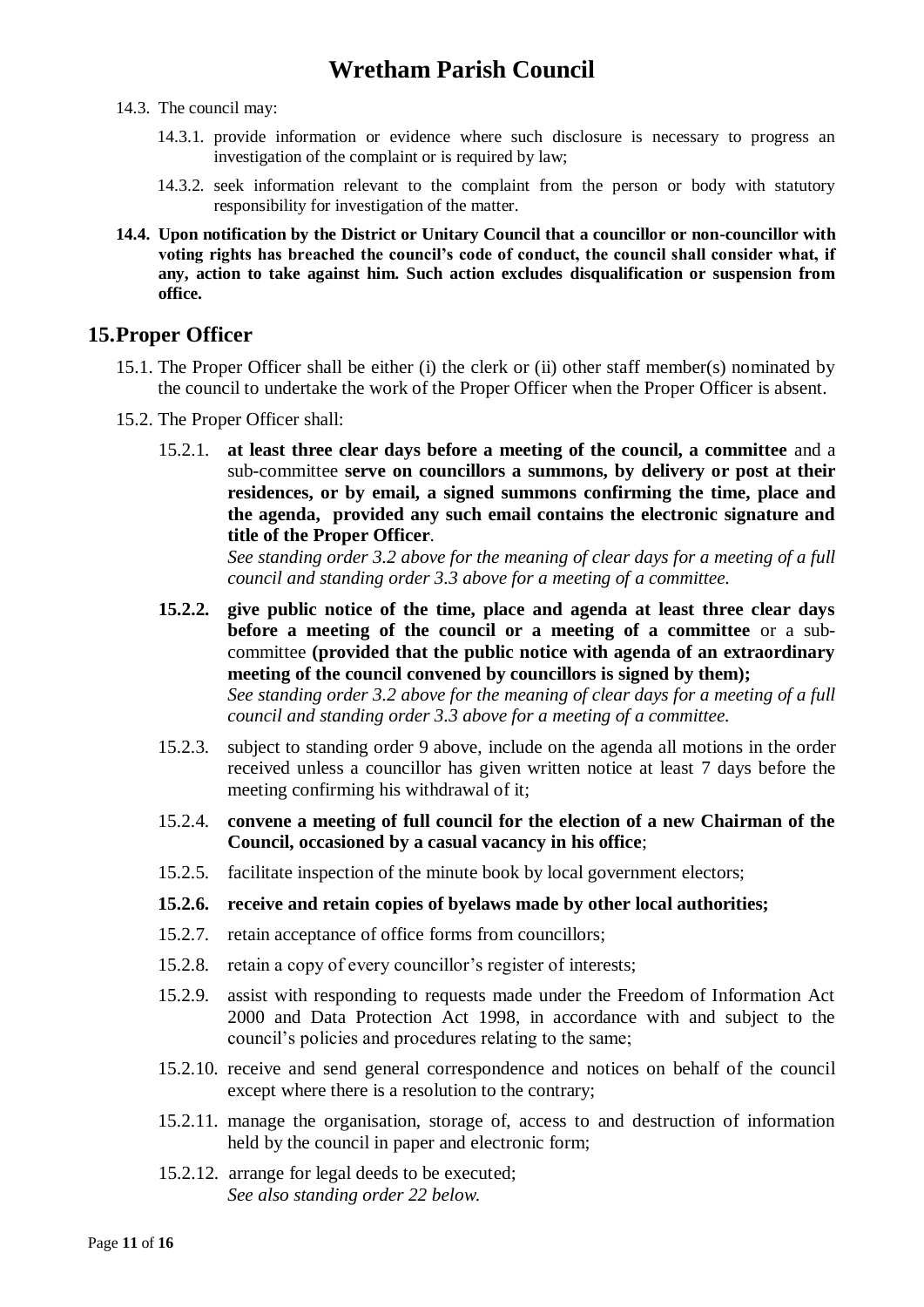- 15.2.13. arrange or manage the prompt authorisation, approval, and instruction regarding any payments to be made by the council in accordance with the council's financial regulations;
- 15.2.14. record every planning application notified to the council and the council's response to the local planning authority in a file for such purpose;
- 15.2.15. refer a planning application received by the council to the councillors by email within two working days of receipt to facilitate an additional meeting if the nature of a planning application requires consideration before the next ordinary meeting of the council or committee;
- 15.2.16. in the event of notification of a planning application arriving such that it is not possible to place it on the agenda for a scheduled meeting of the council due to take place before the deadline for a response, the Clerk shall:
	- 15.2.16.1. in the first instance, try to get the response deadline extended so that the matter can be placed on an agenda and discussed at a future meeting of the council; or failing that
	- 15.2.16.2. contact councillors by email asking if they wish an additional meeting to be called so that the matter can be discussed by the council; and if not
	- 15.2.16.3. the Clerk is delegated power to respond on behalf of the council after consultation with at least two councillors, one of whom should if possible be the Chairman of the Council.
- 15.2.17. manage access to information about the council via the publication scheme; and
- 15.2.18. retain custody of the seal of the council (if any) which shall not be used without a resolution to that effect. *See also standing order 22 below.*

### <span id="page-11-0"></span>**16.Responsible Financial Officer**

The council shall appoint appropriate staff member(s) to undertake the work of the Responsible Financial Officer when the Responsible Financial Officer is absent.

### <span id="page-11-1"></span>17.**Accounts and accounting statements**

- 17.1. "Proper practices" in standing orders refer to the most recent version of *Governance and Accountability for Smaller Authorities in England - A practitioners' Guide to Proper Practices to be applied in the preparation of statutory annual accounts and governance statements*.
- 17.2. All payments by the council shall be authorised, approved and paid in accordance with the law, proper practices and the council's financial regulations.
- 17.3. The Responsible Financial Officer shall supply to each councillor at each meeting of the council a statement to summarise:
	- 17.3.1. the council's aggregate receipts and payments for the year to date as at the end of the previous month;
	- 17.3.2. the balances held at the end of the month being reported

and which includes a comparison with the budget for the financial year and highlights any actual or potential overspends.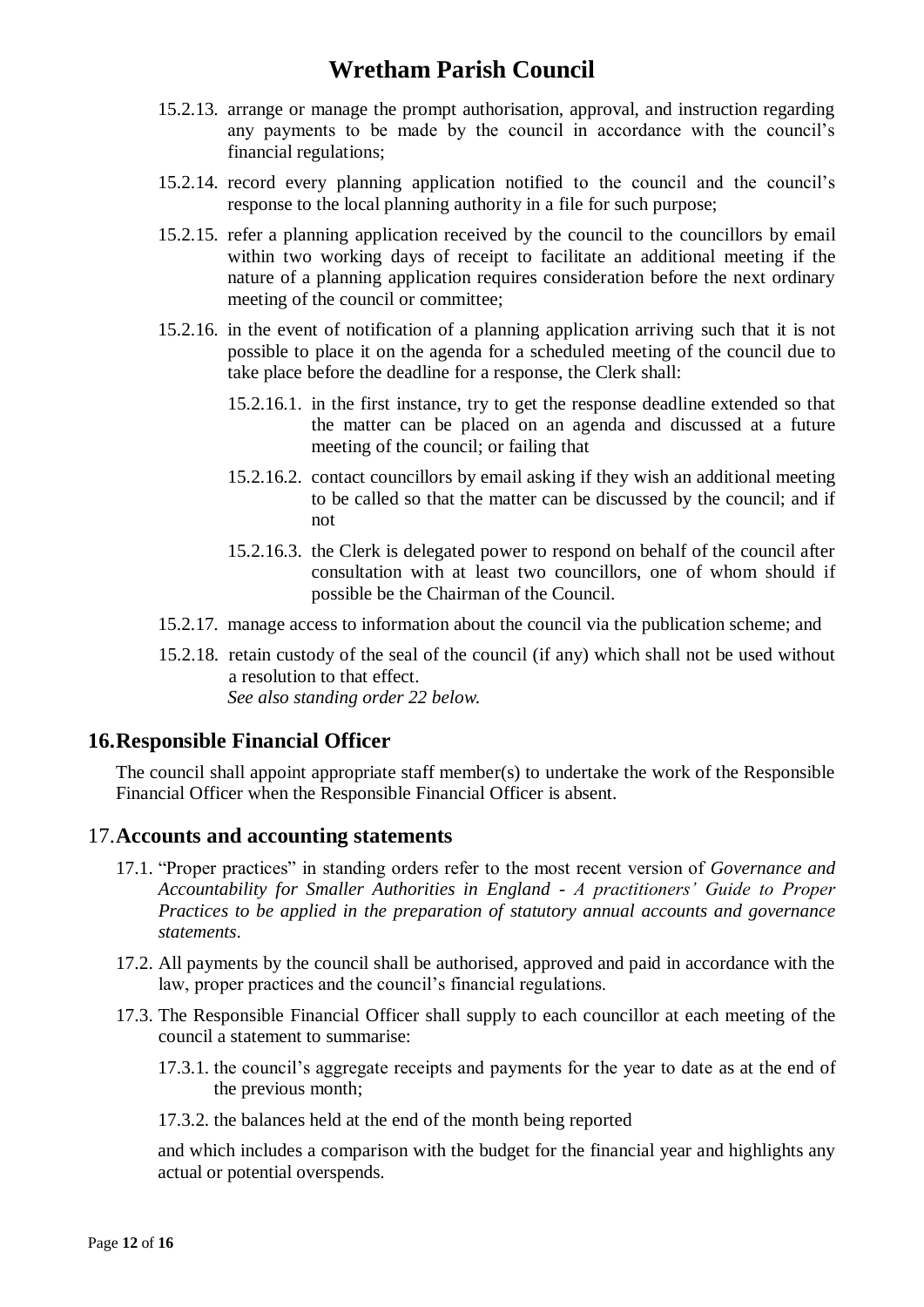- 17.4. As soon as possible after the financial year end at 31 March, the Responsible Financial Officer shall provide:
	- 17.4.1. each councillor with a statement summarising the council's receipts and payments for the year for information; and
	- 17.4.2. to the full council the accounting statements for the year in the form of Section 2 of the annual return, as required by proper practices, for consideration and approval.
- 17.5. The year end accounting statements shall be prepared in accordance with proper practices and applying the form of accounts determined by the council (receipts and payments, or income and expenditure) for a year to 31 March. A completed draft annual return shall be presented to each councillor before the end of the following month of May. The annual return of the council, which is subject to external audit, including the annual governance statement, shall be presented to council for consideration and formal approval before 30 June.

### <span id="page-12-0"></span>**18.Financial controls and procurement**

- 18.1. The council shall consider and approve financial regulations drawn up by the Responsible Financial Officer, which shall include detailed arrangements in respect of the following:
	- 18.1.1. the keeping of accounting records and systems of internal controls;
	- 18.1.2. the assessment and management of financial risks faced by the council;
	- 18.1.3. the work of the independent internal auditor in accordance with proper practices and the receipt of regular reports from the internal auditor, which shall be required at least annually;
	- 18.1.4. the inspection and copying by councillors and local electors of the council's accounts and/or orders of payments; and
	- **18.1.5. procurement award of contracts covered by the 2015 Regulations which have an estimated value of £25,000 must satisfy the requirements of the 2015 Regulations which includes the use of the Contracts Finder website..**
- 18.2. Financial regulations shall be reviewed regularly and at least annually for fitness of purpose.
- **18.3. Financial regulations shall confirm that a proposed contract for the supply of goods, materials, services and the execution of works with an estimated value in excess of £25,000 shall be covered by the 2015 Regulations which include the use of the Contracts Finder website.**
- 18.4. Subject to additional requirements in the financial regulations of the council, the tender process for contracts for the supply of goods, materials, services or the execution of works shall include, as a minimum, the following steps:
	- 18.4.1. a specification for the goods, materials, services or the execution of works shall be drawn up;
	- 18.4.2. an invitation to tender shall be drawn up to confirm:
		- 18.4.2.1. the council's specification
		- 18.4.2.2. the time, date and address for the submission of tenders
		- 18.4.2.3. the date of the council's written response to the tender and
		- 18.4.2.4. the prohibition on prospective contractors contacting councillors or staff to encourage or support their tender outside the prescribed process;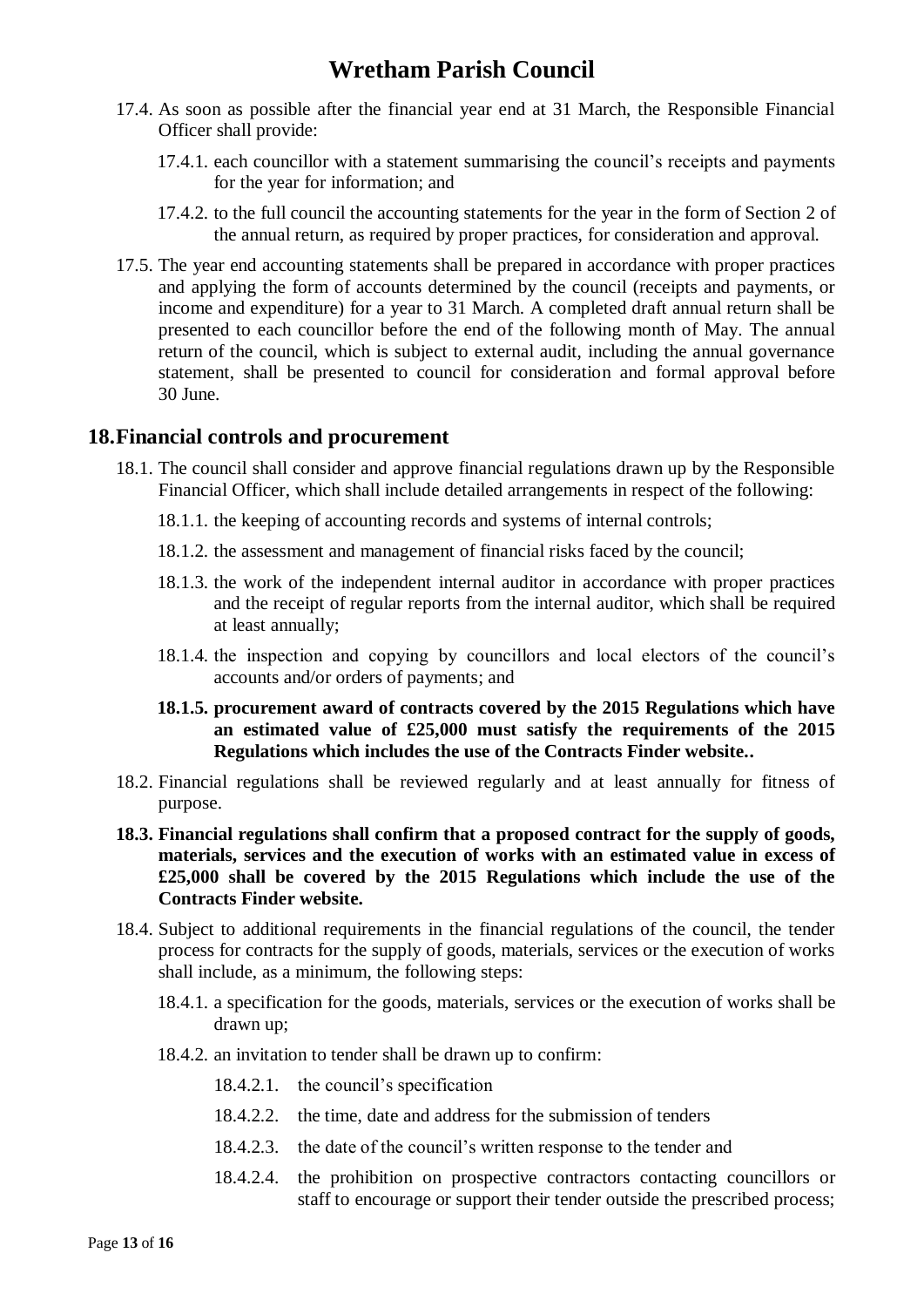- 18.4.3. the invitation to tender shall be advertised in a local newspaper and in any other manner that is appropriate;
- 18.4.4. tenders are to be submitted in writing in a sealed marked envelope addressed to the Proper Officer;
- 18.4.5. tenders shall be opened by the Proper Officer in the presence of at least one councillor after the deadline for submission of tenders has passed;
- 18.4.6. tenders are to be reported to and considered by the appropriate meeting of the council or a committee or sub-committee with delegated responsibility;

#### **18.4.7. the tendering process will make reference to the terms as laid out in the Bribery Act 2010.**

- 18.5. Neither the council, nor a committee or a sub-committee with delegated responsibility for considering tenders, is bound to accept the lowest value tender.
- **18.6. The 2015 Regulations are engaged where the value of a contract for (a) public works, public service or public supply contract with an estimated value of £25,000 or more and (b) (a) a public works contract with an estimated value of currently £4,104,394 or more or (ii) a public service or public supply contract with and estimated value of currently £164,176 or more' The financial thresholds for proposed contracts in (b) are set by the European Commission and are confirmed in the Public Contracts Directive 2014/24/EU. The thresholds will be adjusted every two years and will usually take effect on 1 January.**

#### <span id="page-13-0"></span>**19.Handling staff matters**

- 19.1. A matter personal to a member of staff that is being considered by a meeting of council is subject to standing order 11 above.
- 19.2. Subject to the council's policy regarding absences from work, the council's most senior member of staff shall notify the Chairman of the Council or, if he is not available, the Vice-Chairman of Council of absence occasioned by illness or other reason and that person shall report such absence to council at its next meeting.
- 19.3. The Chairman of Council or in his absence, the Vice-Chairman shall upon a resolution conduct a review of the performance and annual appraisal of the work of the Clerk & Responsible Financial Officer. The reviews and appraisal shall be reported in writing and is subject to approval by resolution by council.
- 19.4. Subject to the council's policy regarding the handling of grievance matters, the council's most senior employee (or other employees) shall contact the Chairman of Council or in his absence, the Vice-Chairman of Council in respect of an informal or formal grievance matter, and this matter shall be reported back and progressed by resolution of council.
- 19.5. Subject to the council's policy regarding the handling of grievance matters, if an informal or formal grievance matter raised by Clerk & Responsible Financial Officer relates to the Chairman or Vice-Chairman of Council, this shall be communicated to another member of council, which shall be reported back and progressed by resolution of council.
- 19.6. Any persons responsible for all or part of the management of staff shall treat the written records of all meetings relating to their performance, capabilities, grievance or disciplinary matters as confidential and secure.
- 19.7. The council shall keep all written records relating to employees secure. All paper records shall be secured and locked and electronic records shall be password protected and encrypted.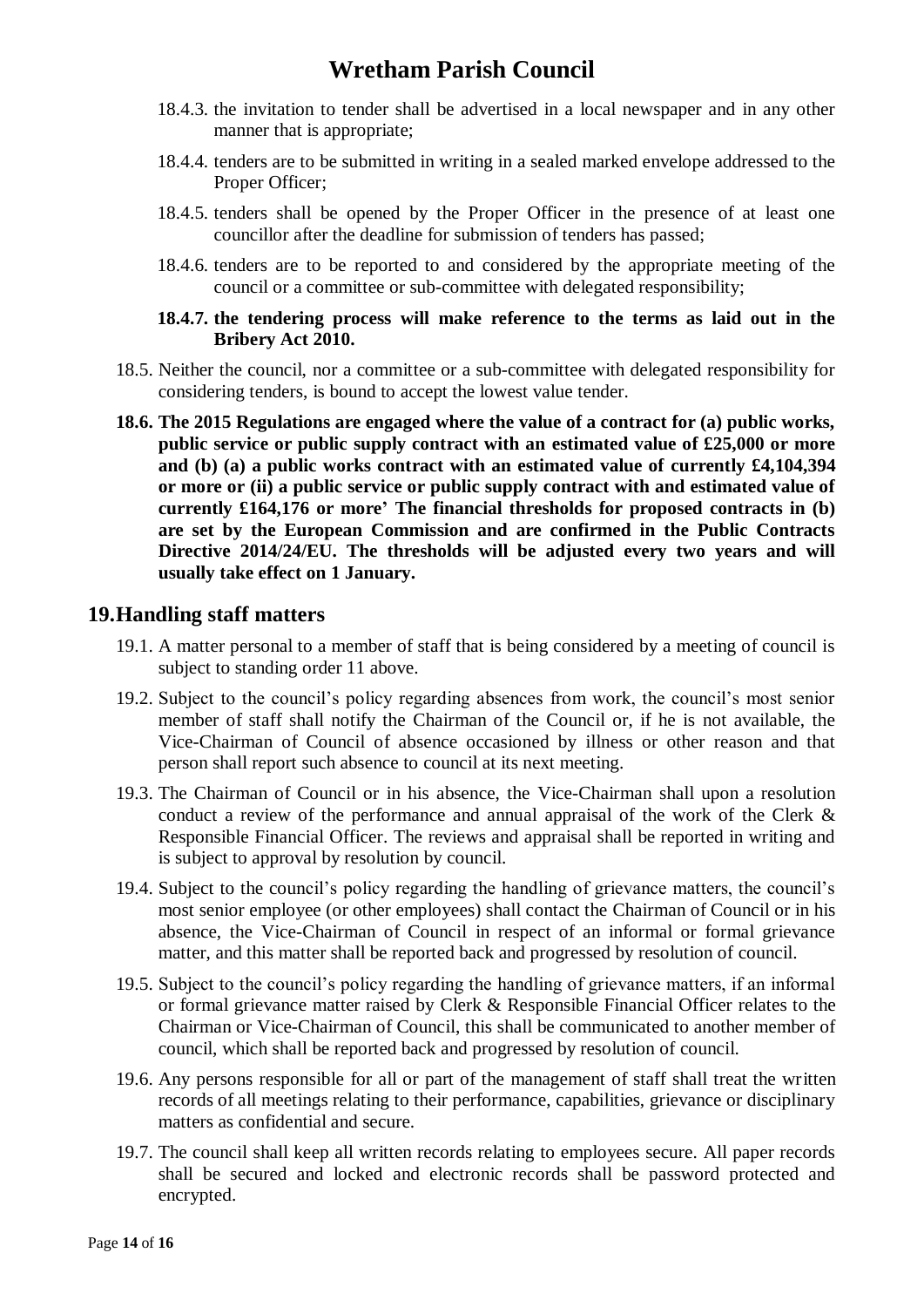- 19.8. Only persons with line management responsibilities shall have access to staff records referred to in standing orders 19.5 and 19.6 above if so justified.
- 19.9. Access and means of access by keys and/or computer passwords to records of employment referred to in standing orders 19.5 and 19.6 above shall be provided only to the Chairman of the Council.

#### <span id="page-14-0"></span>**20.Requests for information**

- 20.1. Requests for information held by the council shall be handled in accordance with the council's policy in respect of handling requests under the Freedom of Information Act 2000 and the Data Protection Act 1998.
- 20.2. Correspondence from, and notices served by, the Information Commissioner shall be referred by the Proper Officer to the Chairman of the Council. The council shall have the power to do anything to facilitate compliance with the Freedom of Information Act 2000.

#### <span id="page-14-1"></span>**21.Relations with the press/media**

Requests from the press or other media for an oral or written comment or statement from the Council, its councillors or staff shall be handled in accordance with the Council's policy in respect of dealing with the press and/or other media.

### <span id="page-14-2"></span>**22.Execution and sealing of legal deeds**

*See also standing orders 15.2.12 and 15.2.18 above.*

- 22.1. A legal deed shall not be executed on behalf of the council unless authorised by a resolution.
- **22.2. Subject to standing order 22.1 above, any two councillors may sign, on behalf of the council, any deed required by law and the Proper Officer shall witness their signatures.**

### <span id="page-14-3"></span>**23.Communicating with District and County councillors**

- 23.1. An invitation to attend a meeting of the council shall be sent, together with the agenda, to the ward councillor(s) of the District and County Council representing the area of the council.
- 23.2. A copy of each letter sent to the District and County Council shall if the Clerk considers it necessary be sent to the ward councillor(s) representing the area of the council.

### <span id="page-14-4"></span>**24.Restrictions on councillor activities**

Unless authorised by a resolution, no councillor shall:

- 24.1. inspect any land and/or premises which the council has a right or duty to inspect; or
- 24.2. issue orders, instructions or directions.

### <span id="page-14-5"></span>**25.Standing orders generally**

- 25.1. All or part of a standing order, except one that incorporates mandatory statutory requirements, may be suspended by resolution in relation to the consideration of an item on the agenda for a meeting.
- 25.2. A motion to add to or vary or revoke one or more of the council's standing orders, except one that incorporates mandatory statutory requirements, shall be proposed by a special